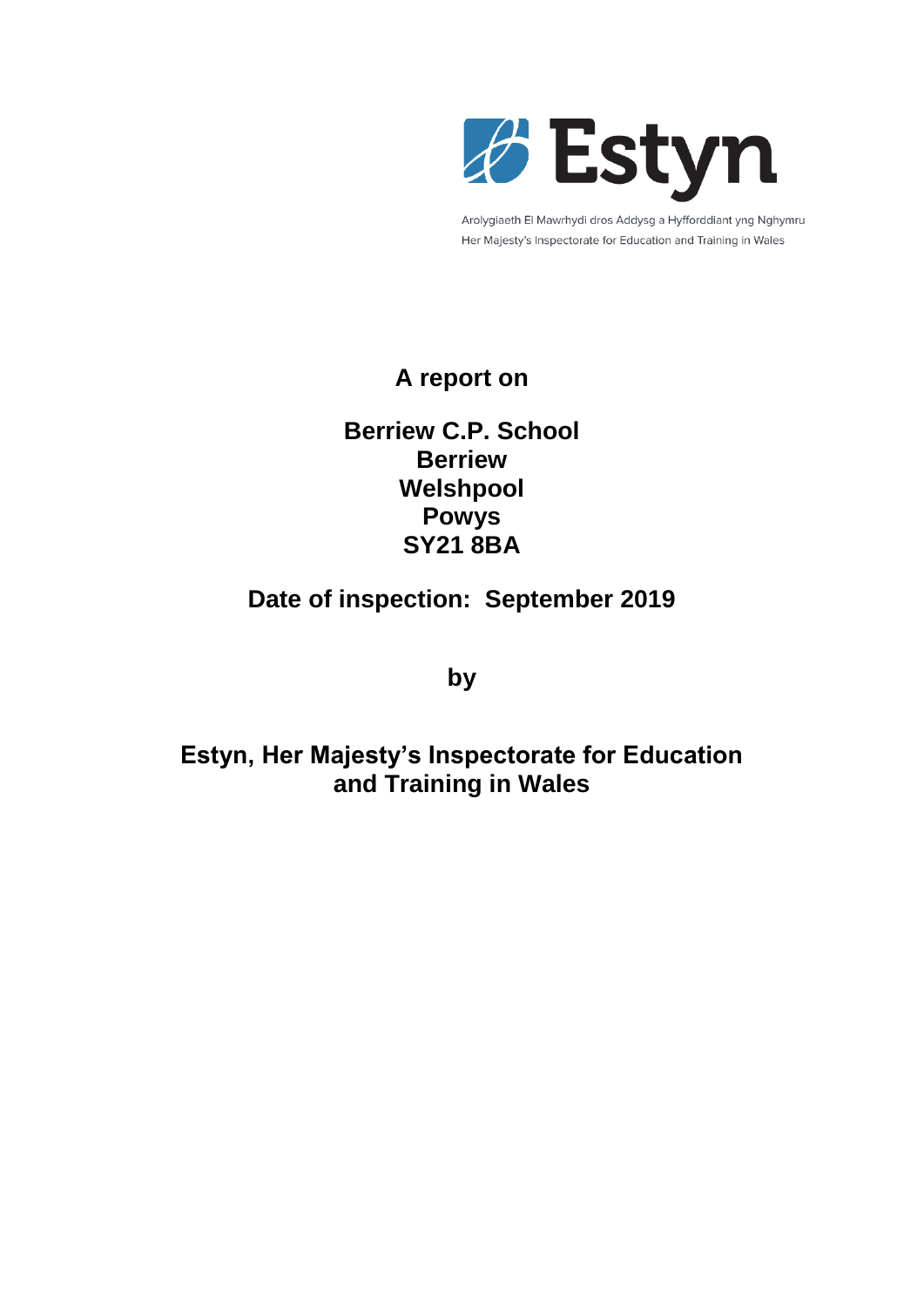## **About Berriew C.P. School**

Berriew Community Primary School is in Berriew, near Welshpool in Powys. The school has 88 pupils aged between 4 and 11. Pupils are taught in four classes, three of which are for pupils of mixed-ages.

The school's three-year average for pupils eligible for free school meals is around 8%. This is well below the average for Wales (18%). The school identifies that around 23% of its pupils have special educational needs, which is similar to the Welsh average (21%). Nearly all pupils are of white British ethnicity and come from homes where English is the main language.

The headteacher took up his post in September 2015. The school's last inspection was in 2014.

Further information is available from the Welsh Government My Local School website at the link below. <http://mylocalschool.wales.gov.uk/Schools/SchoolSearch?lang=en>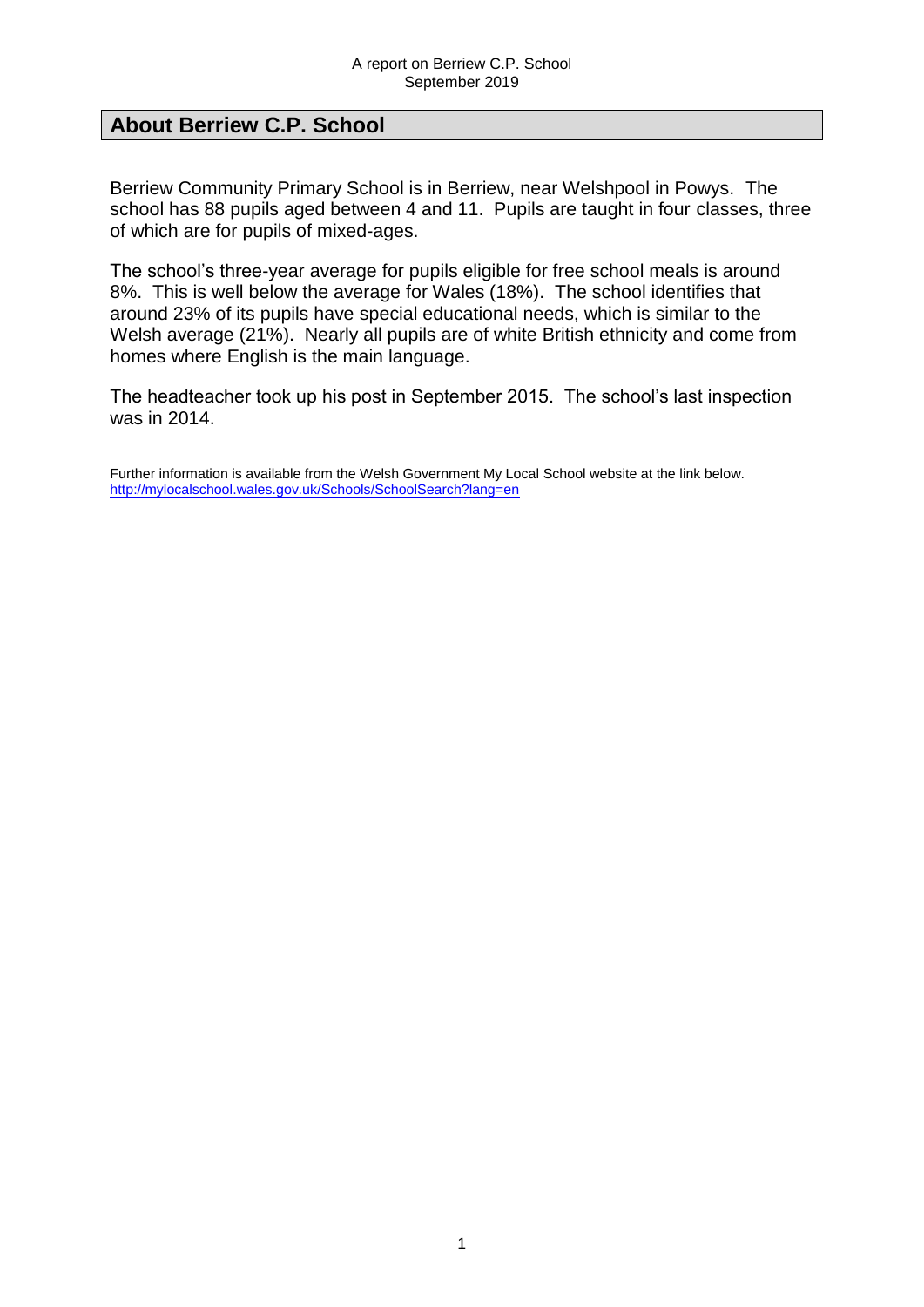### **Summary**

The school is a friendly community that provides a caring environment for its pupils. Most pupils show positive attitudes towards learning and enjoy the broad range of experiences the school provides. Most make good progress in developing a suitable range of skills, particularly creative skills, which they apply confidently in their learning.

Many pupils are developing well as resilient learners. They collaborate well with others and make valuable contributions to improving the school through a range of effective pupil voice groups. Teachers form positive working relationships with pupils. Many plan stimulating activities that motivate the interest of most pupils successfully. They support the development of pupils' creative skills very effectively.

Staff share a strong commitment to securing improvement, but the quality and effectiveness of school self-evaluation is not as robust as it could be. The school makes worthwhile use of valuable partnerships, including with the pre-school setting, to support individual pupils well and to enrich the curriculum.

| <b>Inspection area</b>                   | <b>Judgement</b>               |
|------------------------------------------|--------------------------------|
| <b>Standards</b>                         | Good                           |
| Wellbeing and attitudes to learning      | Good                           |
| <b>Teaching and learning experiences</b> | Good                           |
| Care, support and guidance               | Adequate and needs improvement |
| Leadership and management                | Adequate and needs improvement |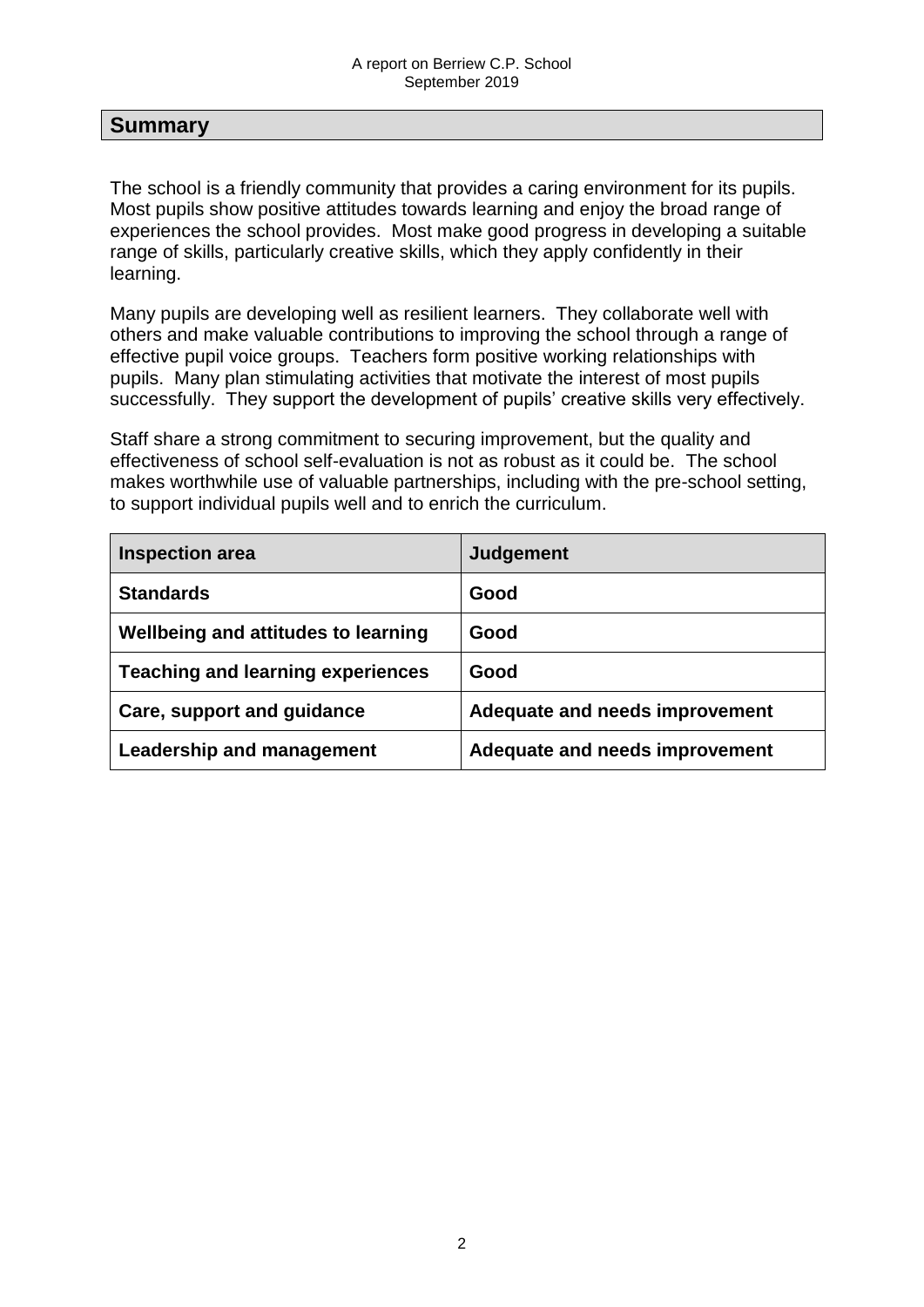### **Recommendations**

R1 Address the safety issues identified during the inspection

R2 Improve the quality of teaching to provide a consistently high level of challenge for all pupils

R3 Rigorously address those aspects of the school's work most in need of improvement

R4 Improve the quality of pupils' written work in key stage 2

### **What happens next**

The school will draw up an action plan to show how it is going to address the recommendations. Estyn will review the school's progress.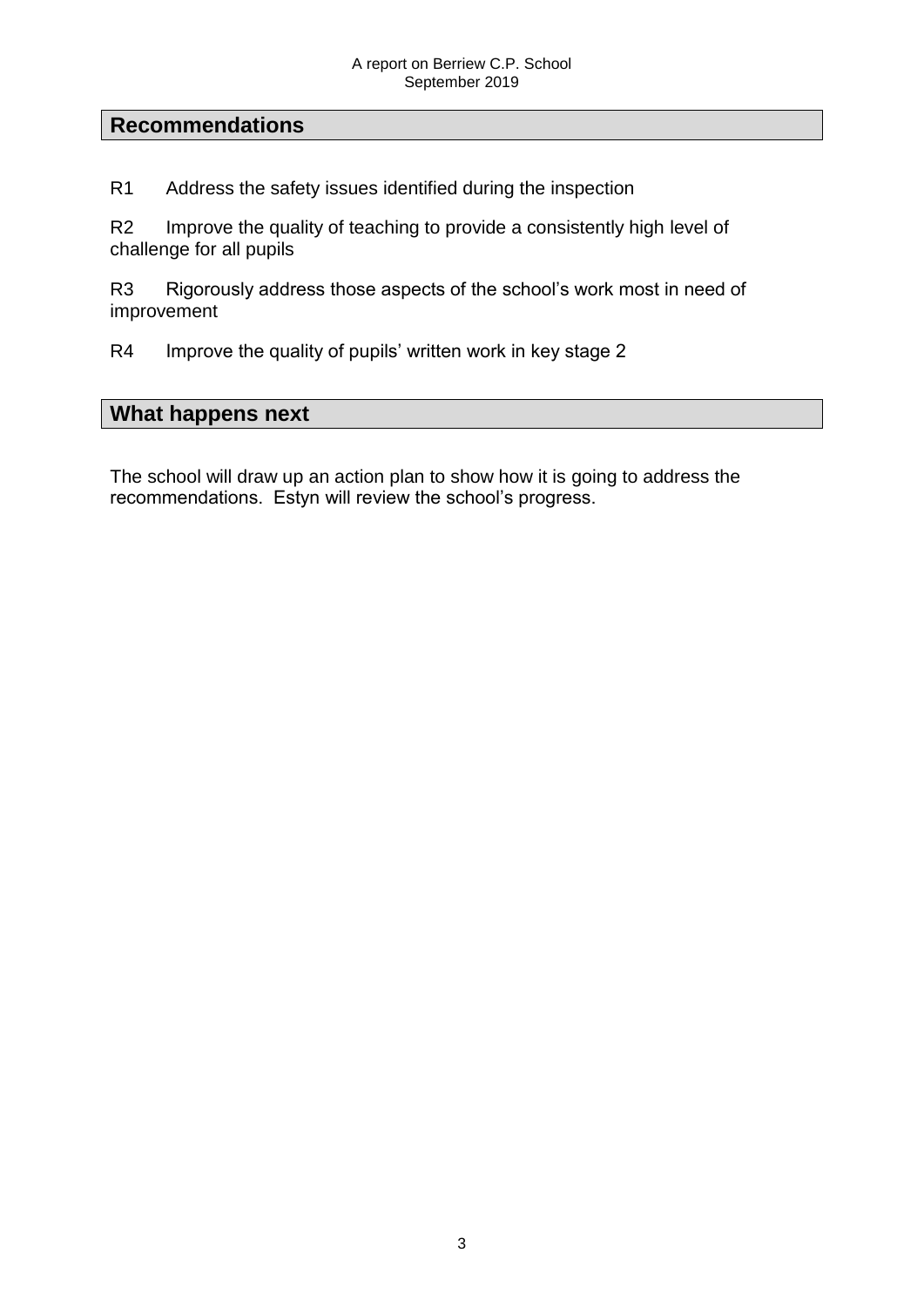### **Main findings**

#### **Standards: Good**

As pupils move through the school, most develop their skills appropriately and achieve good standards by the end of key stage 2. Many develop strong speaking and listening skills. Most pupils in the foundation phase talk enthusiastically, for example when they explain how they are building a boat or when exploring objects that float or sink. By Year 6, most pupils share their opinions confidently. They use interesting vocabulary and structure sentences well. Most listen well to instructions and to one another.

Most pupils make strong progress in developing their reading skills. For example, foundation phase pupils talk animatedly about the story of a lost penguin, describing the characters and expressing why they have enjoyed the story clearly. Most Year 2 pupils accurately recall the main points of a story they have read. They use their knowledge of letter sounds successfully to read words they are unfamiliar with and begin to use punctuation well to read expressively. Most key stage 2 pupils read with fluency and enjoyment. They use higher-order reading skills successfully, for instance to scan the text ahead to predict what will happen next.

In the foundation phase, most pupils achieve a good standard in writing. Reception pupils use mark-making confidently and begin to form letters correctly when they write their name or make labels for the classroom. Pupils in Years 1 and 2 write interesting reports on an arctic animal. Most present their work with care, use appropriate basic punctuation and include a wide range of interesting facts. In key stage 2, many pupils adapt their writing to suit a range of purposes effectively. For example, many pupils in Years 3 and 4 use well-chosen adjectives and similes in their descriptions of a scene in a rainforest. However, pupils in key stage 2 do not routinely redraft and improve their work and many take insufficient care with spelling, punctuation and the presentation of their writing.

Nearly all pupils develop strong numeracy skills as they move through the school. In the foundation phase, pupils build on their number skills quickly. For example, many pupils in the reception class count confidently beyond 20 and are beginning to count in twos. Most pupils use their numeracy skills confidently in a variety of practical activities. For example, Year 2 pupils use standard units to measure the distance cars travel down a ramp accurately. In key stage 2, most pupils use their number skills confidently. For example, pupils in Years 3 and 4 use a rainforest café menu to calculate the cost of their meal. By the end of key stage 2, most pupils apply their numeracy skills across the curriculum and in practical situations well. For example, they measure the school field to explore length, width and perimeter as part of a creative project.

Most pupils display positive attitudes to learning Welsh and participate enthusiastically in short sessions and activities. In the foundation phase, most pupils respond confidently to simple questions and many use familiar phrases to request an item or to express thanks. Most extend their use of spoken Welsh successfully as they move through the school. By Year 6, many recognise and respond appropriately to a range of questions using the present and past tense. Pupils that are more able employ a wide variety of vocabulary to express their opinions appropriately.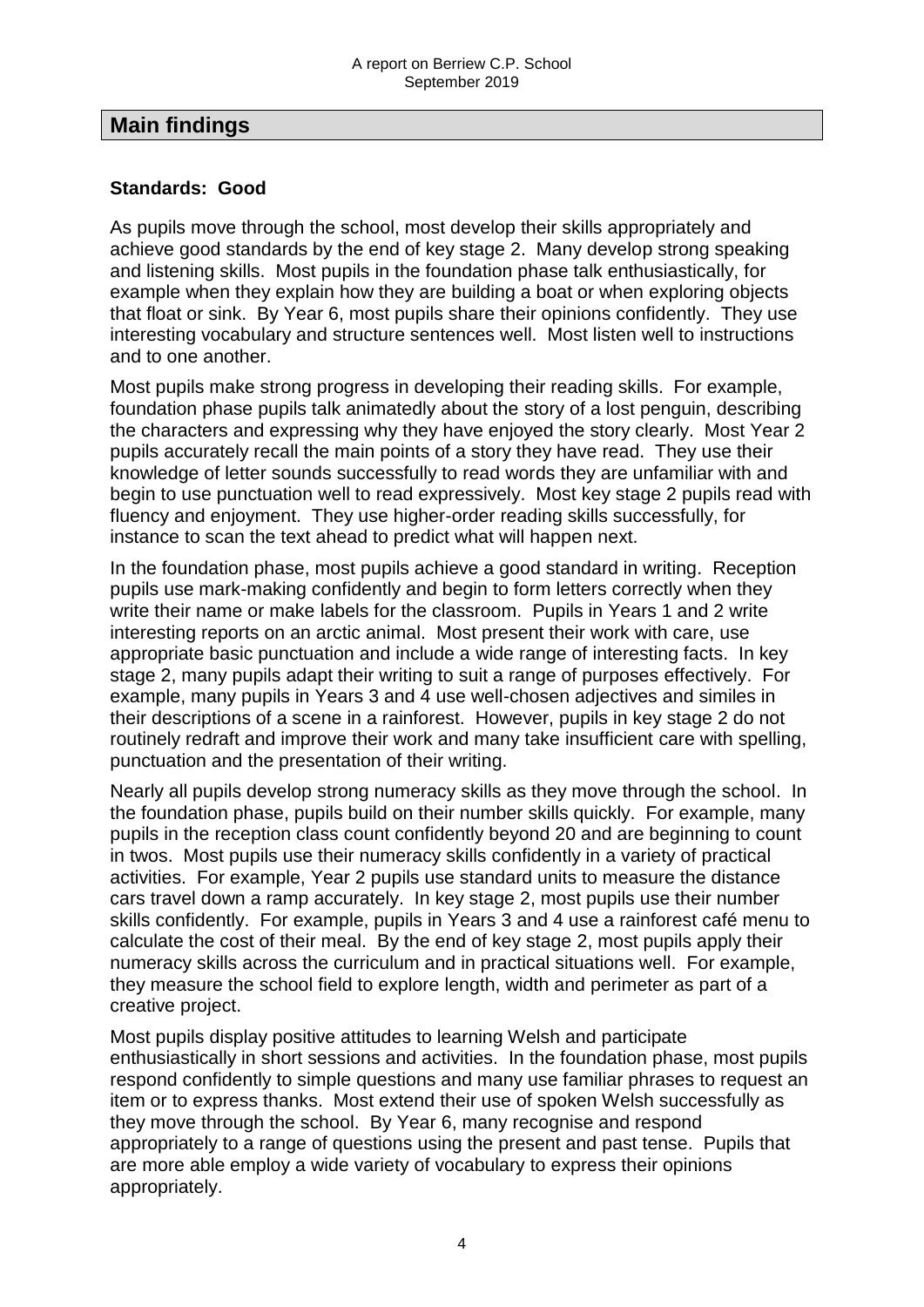In the foundation phase, most pupils use their information and communication technology (ICT) skills purposefully as part of their daily activities. For example, pupils in the reception class use a simple graphing program to present results of a vote to select names for their class snails. Most pupils make independent and effective use of mobile devices to record their learning using video and photos. They upload their work to a cloud server to share with other pupils, staff and parents. In key stage 2, most pupils apply their ICT skills well. For example, they use a green screen app to support their performance of a Welsh dialogue about a visit to a football stadium. Pupils in Year 4 sequence instructions using a coding app to animate a conversation between two cartoon characters.

### **Wellbeing and attitudes to learning: Good**

Nearly all pupils feel safe in school and know who to speak with if they need help or are worried. Most pupils understand how to keep themselves safe online, for instance by using confidential passwords. Pupils acting as digital wizards help to promote other pupils' knowledge of e-safety effectively.

Most pupils understand the benefits of healthy eating and regular exercise. They participate enthusiastically in fitness sessions that they have developed to enhance the daily mile. Most pupils eat healthy snacks, such as fruit, at break times and drink water to keep themselves hydrated. A minority of pupils attend an after-school club run by parents to develop pupils' netball and hockey skills. Most Year 6 pupils develop the appropriate skills to cycle safely on the roads in the local area.

Nearly all pupils display a very good attitude to learning. They enjoy lessons and are keen to participate fully. Pupils who arrive early for school start the morning's guided reading tasks straight away and settle quickly to their work without prompting. Many pupils co-operate effectively and develop independence in their learning. For example, pupils in the Reception class take turns to prepare healthy snacks at break time. Pupils in key stage 2 often assist their younger peers, for instance teaching them coding and listening to them read. Most pupils in Years 3 and 4 collaborate well with their partners to complete challenges linked to their topic on rainforests. They support one another to overcome difficulties in their work and solve problems together.

Pupil voice is a strong feature of the school. Pupils' views are respected by adults and contribute purposefully to decision-making. Most pupils volunteer relevant ideas about what they want to learn and make worthwhile suggestions to improve school life. For example, members of the school council have led assemblies, made a presentation to governors on the four core purposes of the new curriculum and have created a child-friendly development plan to help other pupils understand the school's current priorities.

Nearly all pupils behave consistently well in lessons and around the school. They are kind, polite and courteous towards adults and one another. Most pupils are enthusiastic about looking after their environment. They value the opportunities they have to use the extensive outdoor areas and are particularly proud of the new markings on the yard for football and netball.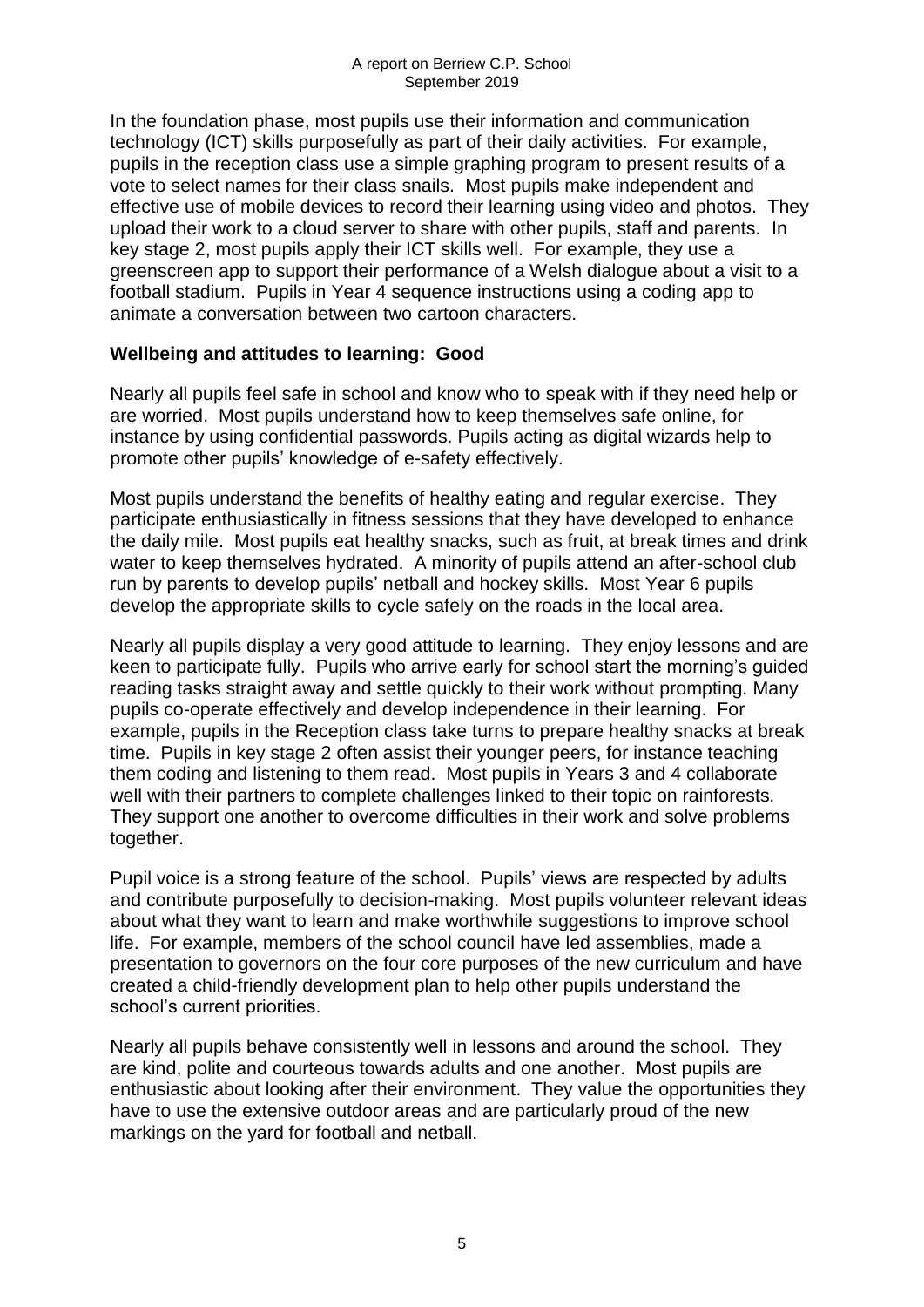Many pupils recognise that there are people in need of help. They organise activities to raise fund for specific charities, for example to support the caring work of Hope House, a local hospice. Many pupils take part in community events throughout the year, such as performances with the Berriew Music and Drama Society. This helps them to develop their confidence and to gain a strong awareness of their role as contributors to the local community.

Nearly all pupils arrive punctually. Most pupils show a strong understanding of the importance of good attendance. Overall rates of attendance over the last four years generally compare well to those of similar schools.

### **Teaching and learning experiences: Good**

Teachers plan effectively for the development of pupils' literacy, numeracy and ICT skills. They provide many worthwhile opportunities for pupils to use their skills in practical contexts linked to their topic work. For example, they give pupils in Years 5 and 6 useful opportunities to use their mathematical skills to construct tables and graphs to present findings from their science investigations. Teachers in the foundation phase make very effective use of outdoor learning to engage pupils actively in learning new concepts. For example, they use improvised steppingstones on the playground to encourage pupils to 'jump' numbers when counting in twos. The school provides a wide range of valuable experiences to enhance the curriculum, including visits from a mini zoo and the Montgomeryshire Wildlife Trust. A local artist and poet are also regular visitors to the school. These visits support pupils to think creatively and provide a strong stimulus for learning.

Creativity is a strength of the school and this is evident in the display of children's work throughout the building. Through their participation in the lead creative school programme, teachers provide valuable opportunities for pupils to develop a wide range of skills, for example to create a film involving local residents. Pupils presented the movie, 'Beast of Berriew', at a showcase conference in North Wales.

All teachers and teaching assistants have positive working relationships with pupils. They are respectful of pupils' efforts and create a supportive atmosphere that gives pupils the confidence to learn new skills. In many classes, teachers use engaging 'hooks' to capture pupils' interest at the start of lessons and to sustain their motivation successfully. For example, pupils in Years 1 and 2 are excited to create posters asking for help to find a mysterious penguin who has been 'caught' on CCTV around the school.

Many teachers set precise objectives for pupils' learning and explain clearly what they need to do to succeed at a task. They make valuable links with pupils' previous learning that support pupils to build on their existing knowledge and experience well. In many classes, teachers and teaching assistants organise resources and structure activities efficiently to enable most pupils to work with independence. However, in a few lessons in key stage 2, the pace of teaching is too slow and expectations for pupils' work are not sufficiently challenging. As a result, older pupils in particular sometimes lose focus and do not make as much progress as they could.

Many teachers use questioning to extend pupils' thinking skilfully. For example, they prompt pupils in Years 3 and 4 to develop their ideas further when investigating the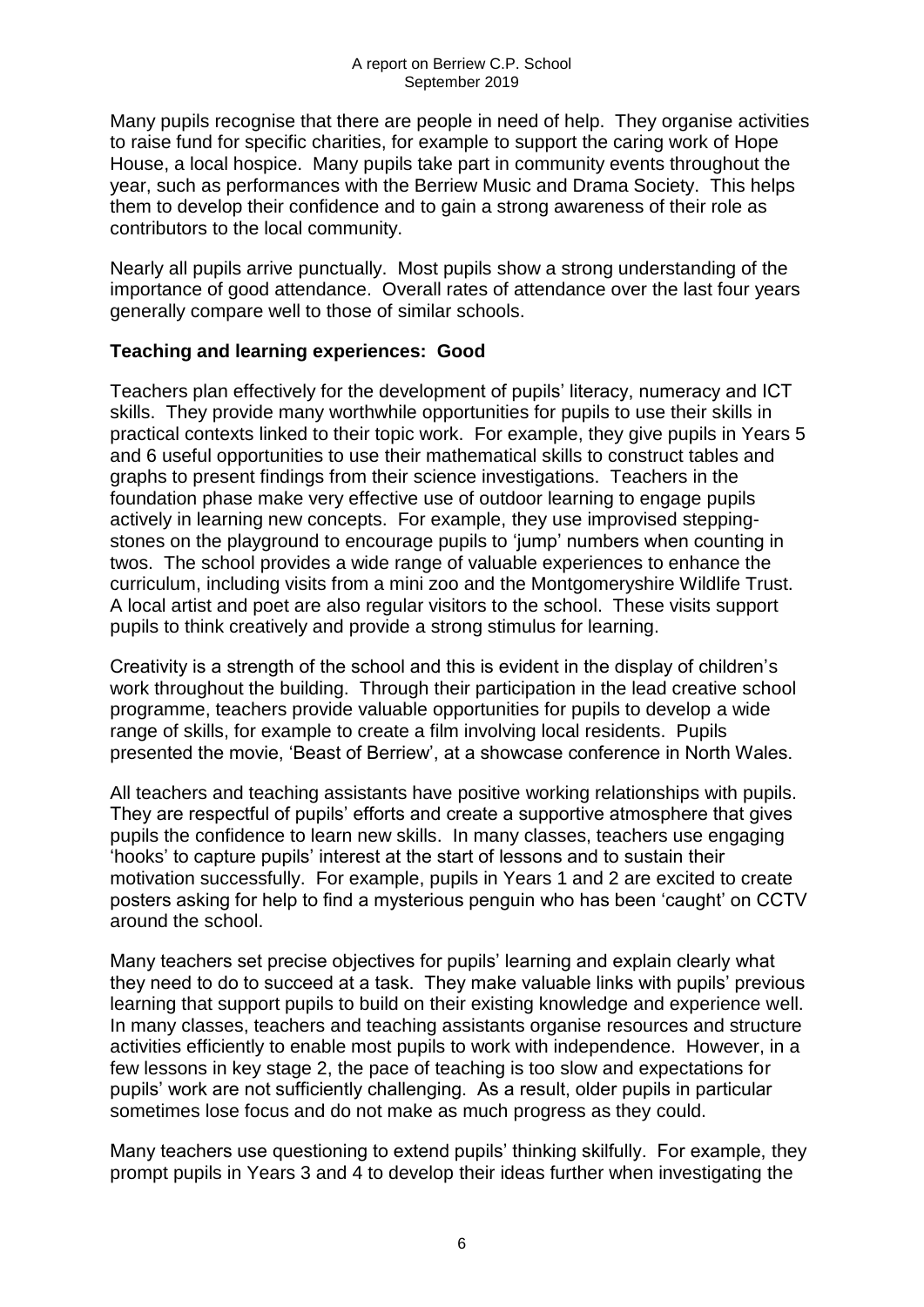suitability of materials for roofing a house in the rainforest. Many teachers monitor pupils' progress carefully. They give helpful verbal feedback during lessons and intervene to clarify misunderstandings sensitively. In the best instances, teachers adapt their plans to provide further opportunities for pupils to consolidate their progress and to learn from their mistakes.

Teachers promote pupils' use of Welsh consistently. They act as good role models for the spoken language and use short daily sessions to develop pupils' skills successfully. Teachers award certificates to Welsh speakers in a weekly celebration assembly led by members of the Criw Cymraeg. The school holds an annual Eisteddfod and makes good use of visits to local sites of interest to develop pupils' knowledge of their Welsh heritage.

### **Care, support and guidance: Adequate and needs improvement**

The school provides a warm, welcoming environment for pupils where staff value pupils and their families. This makes a significant contribution to the high quality of pupils' wellbeing and the standards they achieve. Staff know all pupils well and this helps pupils to be confident and willing learners who enjoy coming to school.

Teachers monitor and track the progress of all pupils carefully using a range of regular assessments. They use this information effectively to ensure that most pupils achieve well, but pupils in key stage 2 do not always receive enough challenge in their work to make as much progress as they could.

The school's arrangements for supporting pupils with special educational needs are effective. Teachers set clear targets for pupils' individual progress and provide extra support to help pupils achieve well. They involve pupils fully in agreeing their targets. This helps pupils to recognise the progress they are making and what they need to do in order to improve.

The school website gives parents a wide range of helpful information including copies of an informative weekly newsletter. Parents regularly attend weekly celebration assemblies, workshops and information evenings. These events enable parents to share in their child's success and provide useful guidance about how they can support their learning at home. Teachers keep parents well informed about the progress their child is making through detailed termly reports.

Teachers work closely with a wide range of specialist agencies to support pupils' personal development. They have established very strong links with the onsite preschool. For example, staff in both settings have shared training to develop a consistent approach to managing pupils' behaviour. This valuable partnership helps pupils to settle quickly into the reception class and to make swift progress.

The school has successfully played a lead role in projects that enable pupils to develop their creative skills. Most recently, this has supported the development of outdoor learning for mathematics. The school provides valuable opportunities for pupils to learn about the importance of living a healthy lifestyle and how to stay safe, for instance when they use the internet. Teachers plan appropriately for pupils' social and moral development. They use a range of activities in classes and assemblies to develop pupils' understanding of values, such as honesty and fairness, appropriately. They make constructive use of links with local churches to support pupils' spiritual development.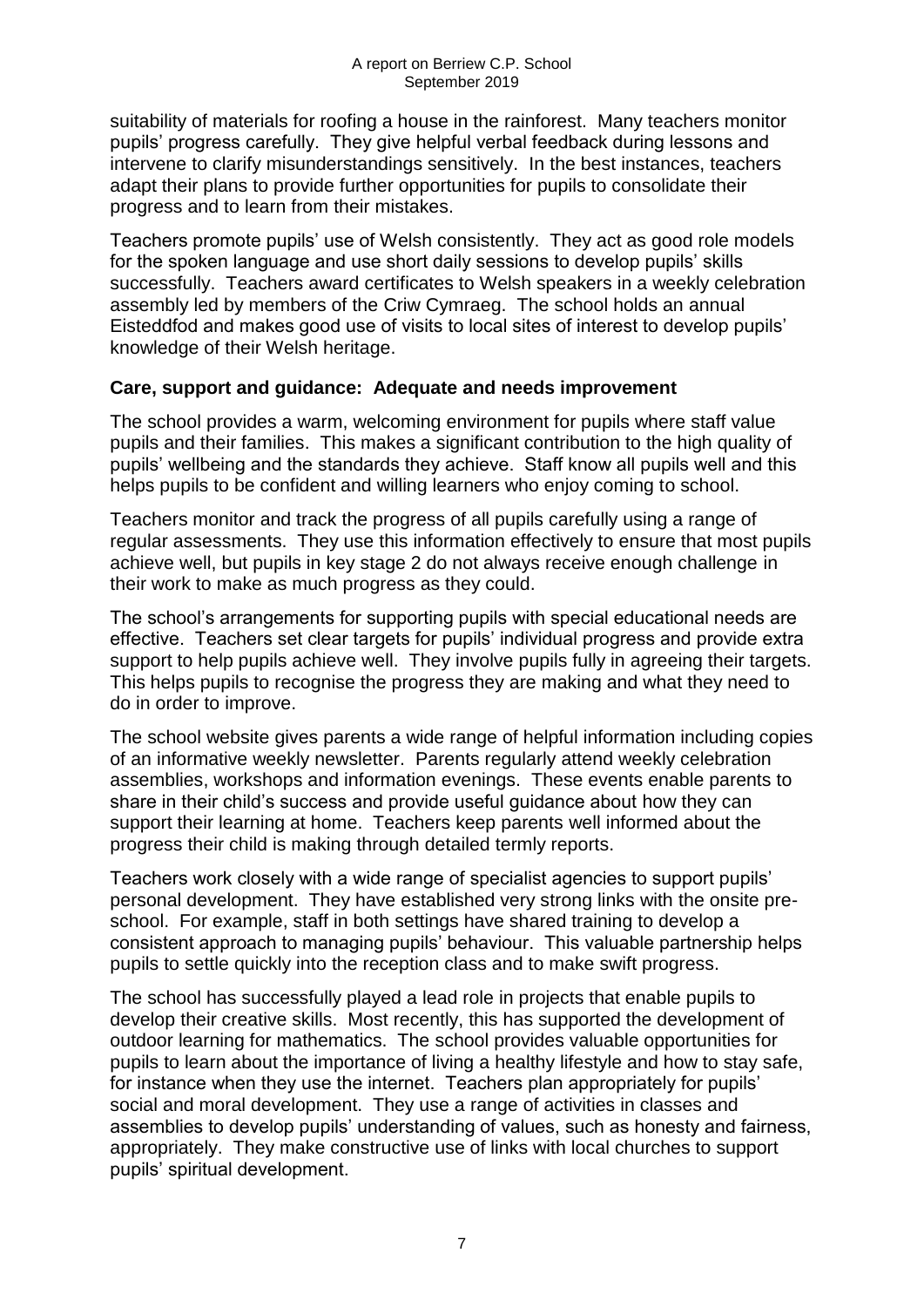The school's arrangements for safeguarding meet requirements. However, inspectors shared issues relating to the safety of pupils with school leaders during the inspection, for example a lack of clarity about traffic management procedures for vehicles accessing the school grounds.

#### **Leadership and management: Adequate and needs improvement**

The headteacher and governors have managed appropriately the temporary changes in staffing that have resulted from the recent secondment of senior leaders. This has enabled teachers to gain additional skills and experience that enhance the capacity of the current staff team. However, the turnover of staff in recent years has impeded the school's progress in taking forward key priorities. The current staff have clearlydefined responsibilities. They share a strong commitment to making progress on the school's objectives for improvement.

Leaders use information from a suitable range of sources, including observations of teaching, test results and scrutiny of pupils' work to make an honest assessment of the school's strengths and areas for improvement. Leaders at all levels contribute purposefully to this process. For example, the teacher leading the development of pupils' ICT skills has completed audits with staff and pupils to determine appropriate next steps to enhance the quality of provision. This has led to beneficial improvements in the opportunities for pupils to use their ICT skills in their learning across the curriculum. However, overall, the school's self-evaluation processes place too much emphasis on quantitative data about pupil performance and do not focus strongly enough on identifying shortcomings in the school's provision. For example, leaders have not identified clearly the impact of inconsistency in the quality of teaching on pupils' progress.

Plans for improvement focus on a pragmatic number of objectives identified through the self-evaluation process. Leaders allocate appropriate resources to implement actions effectively and they set specific criteria to measure progress. The school has made progress in securing specific improvements against a number of priorities in recent years. For example, actions to improve the teaching of reading and to develop pupils' use of spoken Welsh have resulted in improvements in the standards achieved by pupils. However, plans do not always prioritise accurately those aspects of the school's provision most in need of improvement.

The governing body meet regularly and carry out their duties diligently. They play a useful role in monitoring the quality of provision and the standards pupils achieve. For instance, members of the governing body's monitoring committee meet with groups of pupils to discuss the work in their books and in classrooms. This supports their role as critical friends of the school and helps governors to provide constructive challenge to senior leaders. However, staffing and budgetary issues have recently occupied much of governors' focus and limited the opportunity for sustained firsthand monitoring of standards.

Leaders provide useful opportunities for staff to develop their professional expertise. They use a range of activities including whole staff training, visits to other schools and local network meetings to develop the capacity of staff to deliver improvements in specific areas. Teachers provide effective peer support within school that ensures individual teachers' knowledge and expertise benefits the wider staff team. For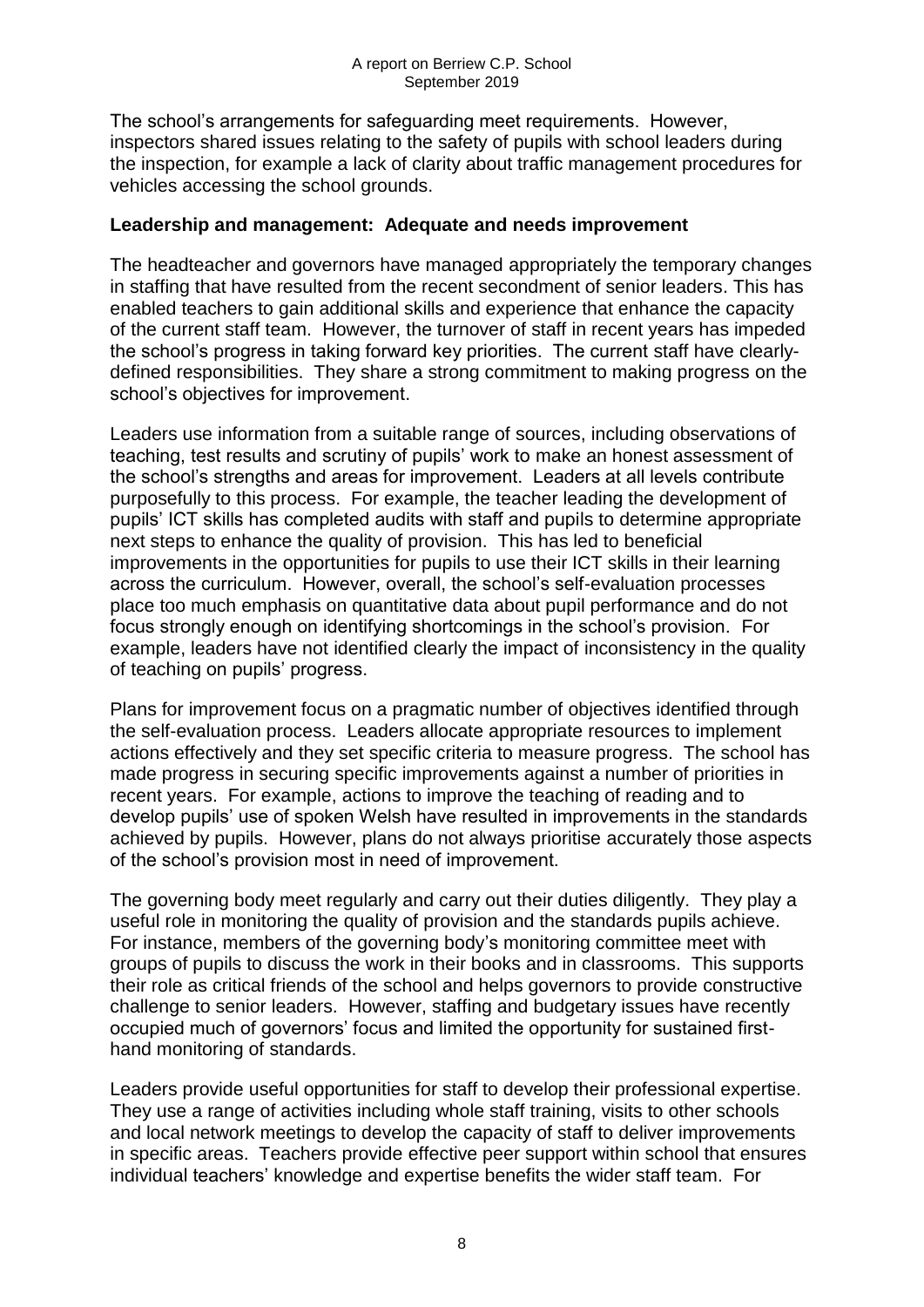example, the school has used the assistant headteacher's experience to begin implementing changes that reflect the four core purposes of the new curriculum for Wales.

The school manages its finances prudently. The headteacher and governors monitor spending closely and plan appropriately to manage forecast pressures on funding and expenditure carefully. They allocate funds to key priorities appropriately. Leaders use additional income generated through fundraising to improve resources effectively, for example, to install touchscreens that staff use skilfully and beneficially in their teaching. They focus the valuable contribution of volunteers on supporting the development of pupils' skills. This impacts well on the progress that pupils make. However, the present level of staffing in the foundation phase does not meet the learning needs of all pupils fully. The school uses its pupil development grant appropriately to support the progress of pupils eligible for free school meals.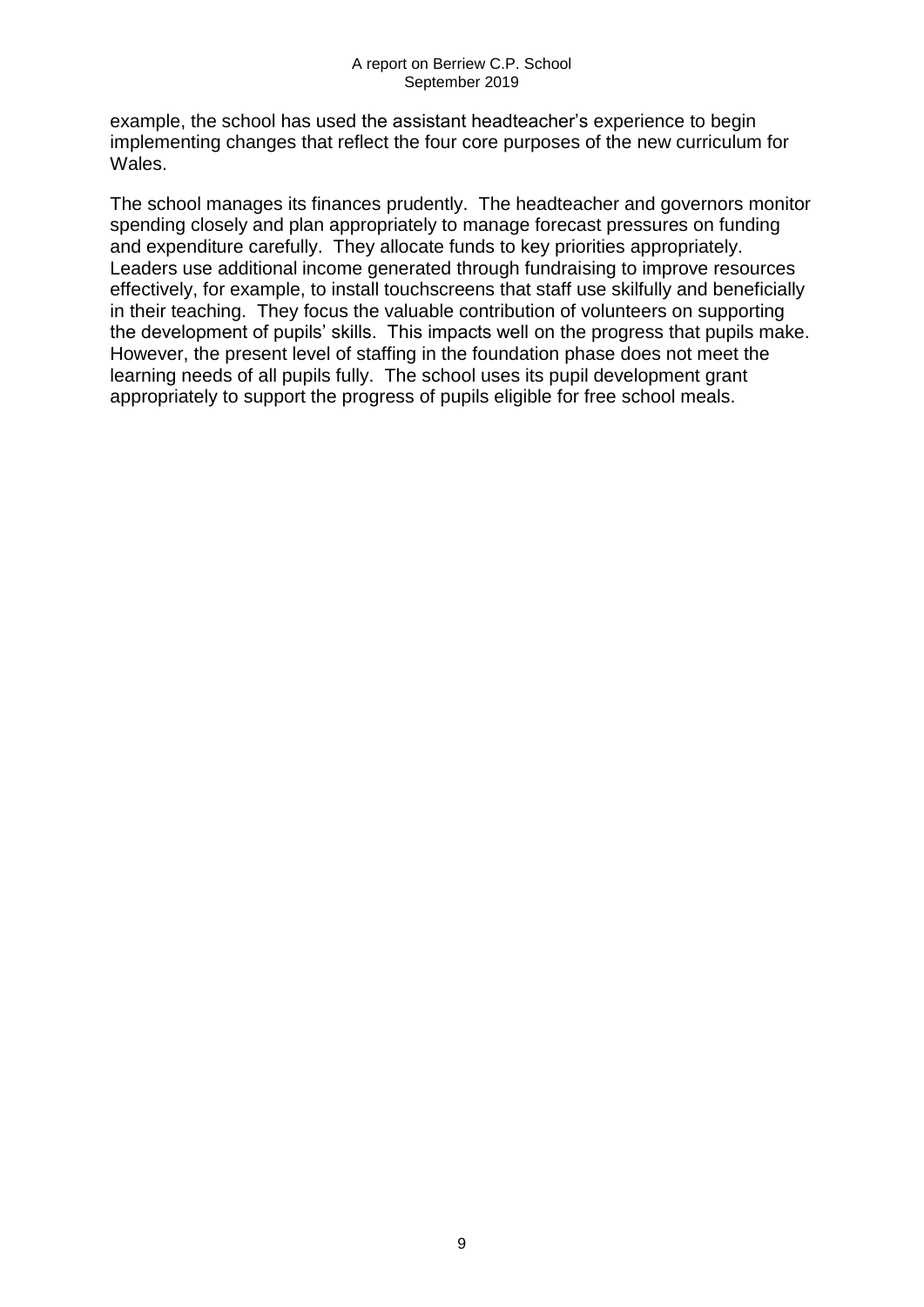# **Evidence base of the report**

Before an inspection, inspectors:

• analyse the outcomes from the parent and pupil questionnaires and consider the views of teachers and the governing body through their questionnaire responses

During an inspection, inspectors normally:

- hold a meeting with parents to hear their views on the school and its effectiveness
- meet the headteacher, governors, senior and middle leaders (where appropriate) and individual teachers to evaluate the impact of the school's work
- meet pupils to discuss their work, to listen to them read and to gain their views about various aspects of their school
- meet groups of pupils in leadership roles, such as representatives from the school council and eco-committee
- visit a broad sample of classes, including learning support groups and undertake a variety of learning walks to observe pupils learning and to see staff teaching in a range of settings, including classrooms, support groups and in outdoor areas
- where appropriate, visit the specialist resource base within the school to see pupils' learning
- observe and speak to pupils at lunch and break times and at a sample of afterschool clubs, where appropriate
- attend assemblies and daily acts of collective worship
- look closely at the school's self-evaluation processes
- consider the school's improvement plan and look at evidence to show how well the school has taken forward planned improvements
- scrutinise a range of school documents, including information on pupil assessment and progress, records of meetings of staff and the governing body, information on pupils' wellbeing, including the safeguarding of pupils, and records of staff training and professional development

After the on-site inspection and before the publication of the report, Estyn:

 review the findings of the inspection alongside the supporting evidence from the inspection team in order to validate, moderate and ensure the quality of the inspection